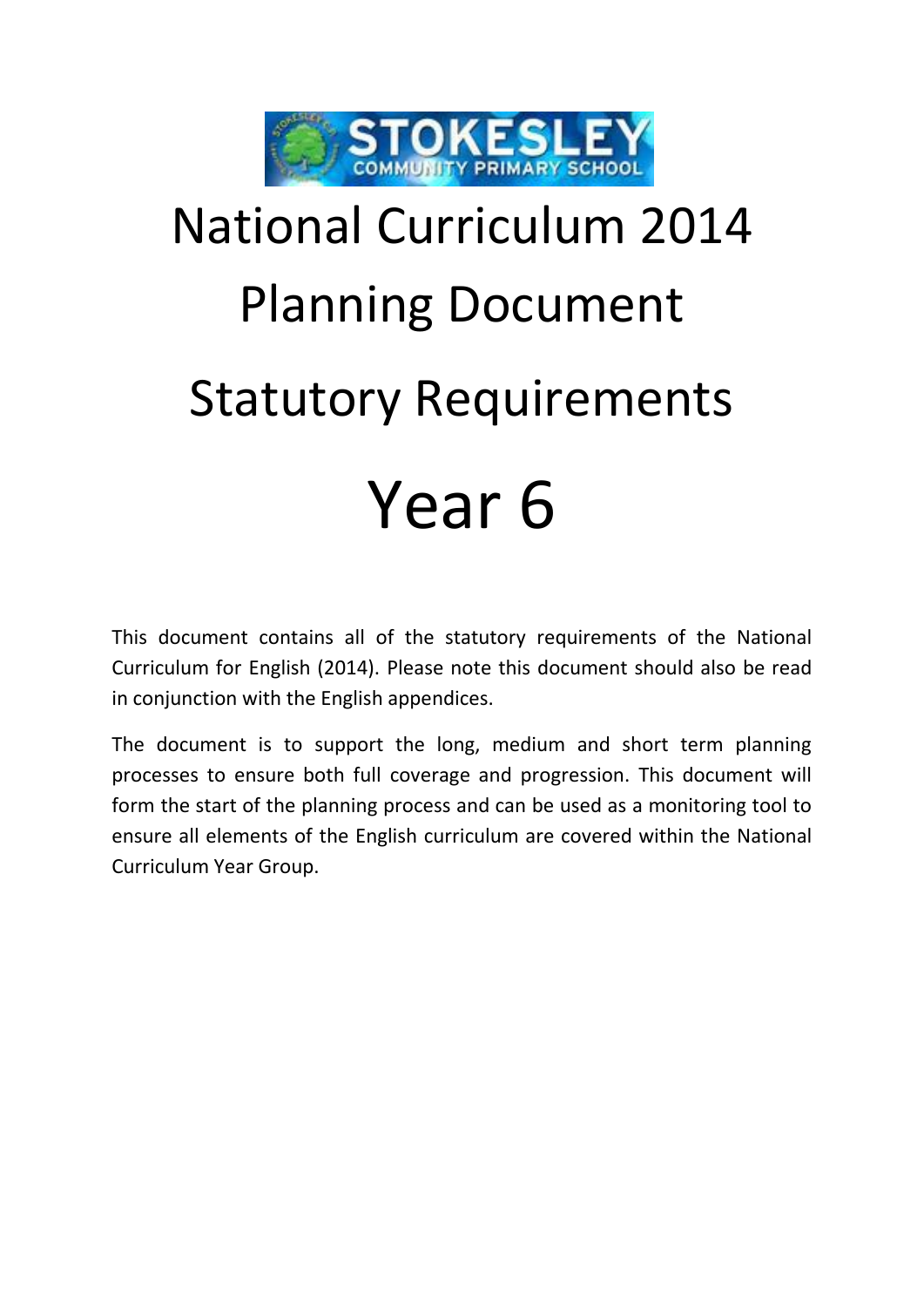| <b>ENGLISH</b>                                                                                                                                                                                                                                                                                                                                                                                                 |                                                                                                                                                                                                                                                                                              |                                                                                                                                                                                                                                                                                                                                                                                                                                                                                                                                                                                                                                                                               |                                                                                                                                                                                                                                                                                                                                                                                                                                                                                                                                                                                                                                                                                                                                                                                                                           |                                                                                                                                                                                                                                                                                                                 |                                                                                                                                                                                                                                                                                                                                                                                                                                                                                                                                                                                                                                                 |                                                                                                                                                                                                                                                                                                                                                                                                                                                                                                                                                                                                                                                                                            |  |
|----------------------------------------------------------------------------------------------------------------------------------------------------------------------------------------------------------------------------------------------------------------------------------------------------------------------------------------------------------------------------------------------------------------|----------------------------------------------------------------------------------------------------------------------------------------------------------------------------------------------------------------------------------------------------------------------------------------------|-------------------------------------------------------------------------------------------------------------------------------------------------------------------------------------------------------------------------------------------------------------------------------------------------------------------------------------------------------------------------------------------------------------------------------------------------------------------------------------------------------------------------------------------------------------------------------------------------------------------------------------------------------------------------------|---------------------------------------------------------------------------------------------------------------------------------------------------------------------------------------------------------------------------------------------------------------------------------------------------------------------------------------------------------------------------------------------------------------------------------------------------------------------------------------------------------------------------------------------------------------------------------------------------------------------------------------------------------------------------------------------------------------------------------------------------------------------------------------------------------------------------|-----------------------------------------------------------------------------------------------------------------------------------------------------------------------------------------------------------------------------------------------------------------------------------------------------------------|-------------------------------------------------------------------------------------------------------------------------------------------------------------------------------------------------------------------------------------------------------------------------------------------------------------------------------------------------------------------------------------------------------------------------------------------------------------------------------------------------------------------------------------------------------------------------------------------------------------------------------------------------|--------------------------------------------------------------------------------------------------------------------------------------------------------------------------------------------------------------------------------------------------------------------------------------------------------------------------------------------------------------------------------------------------------------------------------------------------------------------------------------------------------------------------------------------------------------------------------------------------------------------------------------------------------------------------------------------|--|
| Spoken<br>Word                                                                                                                                                                                                                                                                                                                                                                                                 | Word<br>Reading                                                                                                                                                                                                                                                                              | Comprehension                                                                                                                                                                                                                                                                                                                                                                                                                                                                                                                                                                                                                                                                 | Writing - transcription                                                                                                                                                                                                                                                                                                                                                                                                                                                                                                                                                                                                                                                                                                                                                                                                   | Writing $-$<br>Handwriting                                                                                                                                                                                                                                                                                      | Writing - Composition                                                                                                                                                                                                                                                                                                                                                                                                                                                                                                                                                                                                                           | Writing - Grammar,<br>Vocabulary and<br>Punctuation                                                                                                                                                                                                                                                                                                                                                                                                                                                                                                                                                                                                                                        |  |
| Pupils should be<br>taught to:<br>listen and<br>respond<br>appropriat<br>ely to<br>adults<br>and their<br>peers<br>$\mathcal{L}_{\mathcal{A}}$<br>ask<br>relevant<br>questions<br>to extend<br>their<br>understan<br>ding and<br>knowledg<br>e<br>use<br>relevant<br>strategies<br>to build<br>their<br>vocabular<br>У<br>articulate<br>and justify<br>answers,<br>argument<br>s and<br>opinions<br>give well- | Pupils should be<br>taught to:<br>apply their<br>growing<br>knowledge of<br>root words,<br>prefixes and<br>suffixes<br>(morphology and<br>etymology), as<br>listed in English<br>Appendix 1,<br>both to read<br>aloud and to<br>understand the<br>meaning of new<br>words that they<br>meet. | Pupils should be taught to:<br>maintain positive attitudes<br>to reading and<br>understanding of what<br>they read by:<br>continuing to read<br>and discuss an<br>increasingly wide<br>range of fiction,<br>poetry, plays,<br>non-fiction and<br>reference books<br>or textbooks<br>reading books<br>that are structured<br>in different ways<br>and reading for a<br>range of purposes<br>increasing their<br>familiarity with a<br>wide range of<br>books, including<br>myths, legends<br>and traditional<br>stories, modern<br>fiction, fiction from<br>our literary<br>heritage, and<br>books from other<br>cultures and<br>traditions<br>recommending<br>books that they | <b>Spelling (see English</b><br><b>Appendix 1)</b><br>Pupils should be taught to:<br>use further prefixes and<br>×.<br>suffixes and understand the<br>guidance for adding them<br>spell some words with<br>'silent' letters [for example,<br>knight, psalm, solemn]<br>continue to distinguish<br>$\mathbf{r}$<br>between homophones and<br>other words which are often<br>confused<br>$\mathbf{r}$<br>use knowledge of<br>morphology and etymology<br>in spelling and understand<br>that the spelling of some<br>words needs to be learnt<br>specifically, as listed in<br><b>English Appendix 1</b><br>use dictionaries to check<br>the spelling and meaning of<br>words<br>use the first three or four<br>×<br>letters of a word to check<br>spelling, meaning or both of<br>these in a dictionary<br>use a thesaurus. | Pupils should be<br>taught to:<br>write legibly,<br>fluently and with<br>increasing speed<br>by:<br>choosing which<br>shape of a letter<br>to use when<br>given choices<br>and deciding<br>whether or not to<br>join specific little<br>choosing the<br>writing implement<br>that is best<br>suited for a task. | Pupils should be taught to:<br>$\mathbf{r}$<br>plan their writing by:<br>identifying the<br>×<br>audience for and<br>purpose of the<br>writing, selecting<br>the appropriate<br>form and using<br>other similar<br>writing as models<br>for their own<br>noting and<br>developing initial<br>ideas, drawing on<br>reading and<br>research where<br>necessary<br>in writing<br>narratives,<br>considering how<br>authors have<br>developed<br>characters and<br>settings in what<br>pupils have read,<br>listened to or<br>seen performed<br>draft and write by:<br>×<br>selecting<br>appropriate<br>grammar and<br>vocabulary,<br>understanding | Pupils should be taught to:<br>develop their understanding<br>of the concepts set out in<br>English Appendix 2 by:<br>recognising<br>vocabulary and<br>structures that are<br>appropriate for<br>formal speech and<br>writing, including<br>subjunctive forms<br>using passive verbs<br>to affect the<br>presentation of<br>information in a<br>sentence<br>using the perfect<br>form of verbs to<br>mark relationships<br>of time and cause<br>using expanded<br>noun phrases to<br>convey complicated<br>information<br>concisely<br>using modal verbs<br>or adverbs to<br>indicate degrees of<br>possibility<br>using relative<br>clauses beginning<br>with who, which,<br>where, when, |  |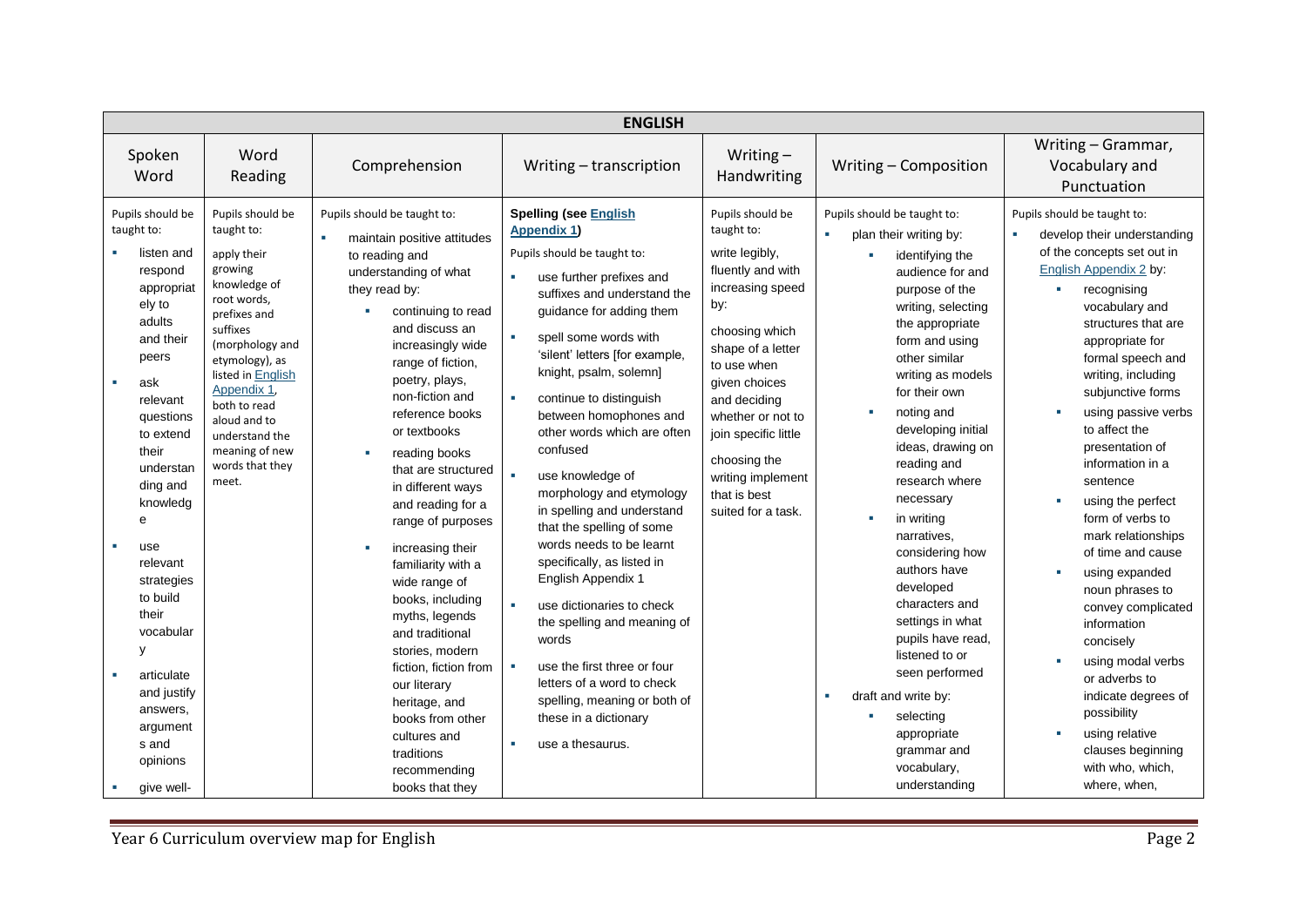| structured        | have read to their     |    | how such choices      |   | whose, that or with      |
|-------------------|------------------------|----|-----------------------|---|--------------------------|
| descriptio        | peers, giving          |    | can change and        |   | an implied (i.e.         |
|                   | reasons for their      |    |                       |   | omitted) relative        |
| ns,               | choices                |    | enhance meaning       |   |                          |
| explanati         |                        |    | in narratives,        |   | pronoun                  |
| ons and           | identifying and        |    | describing            | × | learning the             |
| narratives        | discussing             |    | settings,             |   | grammar for years        |
| for               | themes and             |    | characters and        |   | 5 and 6 in English       |
| different         | conventions in         |    | atmosphere and        |   | Appendix 2               |
| purposes,         | and across a wide      |    | integrating           | × | indicate grammatical and |
| including         | range of writing       |    | dialogue to           |   | other features by:       |
| for               | making                 |    | convey character      |   |                          |
| expressin         | comparisons            |    | and advance the       |   | using commas to          |
| g feelings        | within and across      |    | action                |   | clarify meaning or       |
|                   |                        | ×. | précising longer      |   | avoid ambiguity in       |
| maintain          | books                  |    | passages              |   | writing                  |
| attention         | learning a wider       |    |                       | п | using hyphens to         |
| and               | range of poetry by     |    | using a wide          |   | avoid ambiguity          |
| participat        | heart                  |    | range of devices      | п | using brackets,          |
| e actively        | preparing poems        |    | to build cohesion     |   | dashes or commas         |
| in                | and plays to read      |    | within and across     |   | to indicate              |
| collaborat        | aloud and to           |    | paragraphs            |   | parenthesis              |
| ive               | perform, showing       |    | using further         |   |                          |
| conversat         | understanding          |    | organisational        | × | using semi-colons,       |
| ions,             | through                |    | and                   |   | colons or dashes to      |
| staying           |                        |    | presentational        |   | mark boundaries          |
| on topic          | intonation, tone       |    | devices to            |   | between                  |
| and               | and volume so          |    | structure text and    |   | independent              |
| initiating        | that the meaning       |    | to guide the          |   | clauses                  |
| and               | is clear to an         |    | reader [for           | п | using a colon to         |
| respondin         | audience               |    | example,              |   | introduce a list         |
| g to              | understand what they   |    | headings, bullet      |   | punctuating bullet       |
| comment           | read by:               |    | points,               |   | points consistently      |
| s                 |                        |    | underlining]          |   |                          |
|                   | checking that the<br>٠ |    |                       | л | use and understand       |
| use<br><b>III</b> | book makes             |    | evaluate and edit by: |   | the grammatical          |
| spoken            | sense to them,         |    | assessing the         |   | terminology in           |
| language          | discussing their       |    | effectiveness of      |   | English Appendix 2       |
| to                | understanding          |    | their own and         |   | accurately and           |
| develop           | and exploring the      |    | others' writing       |   | appropriately in         |
| understan         | meaning of words       |    |                       |   | discussing their         |
| ding              | in context             |    | proposing             |   | writing and reading.     |
|                   |                        |    | changes to            |   |                          |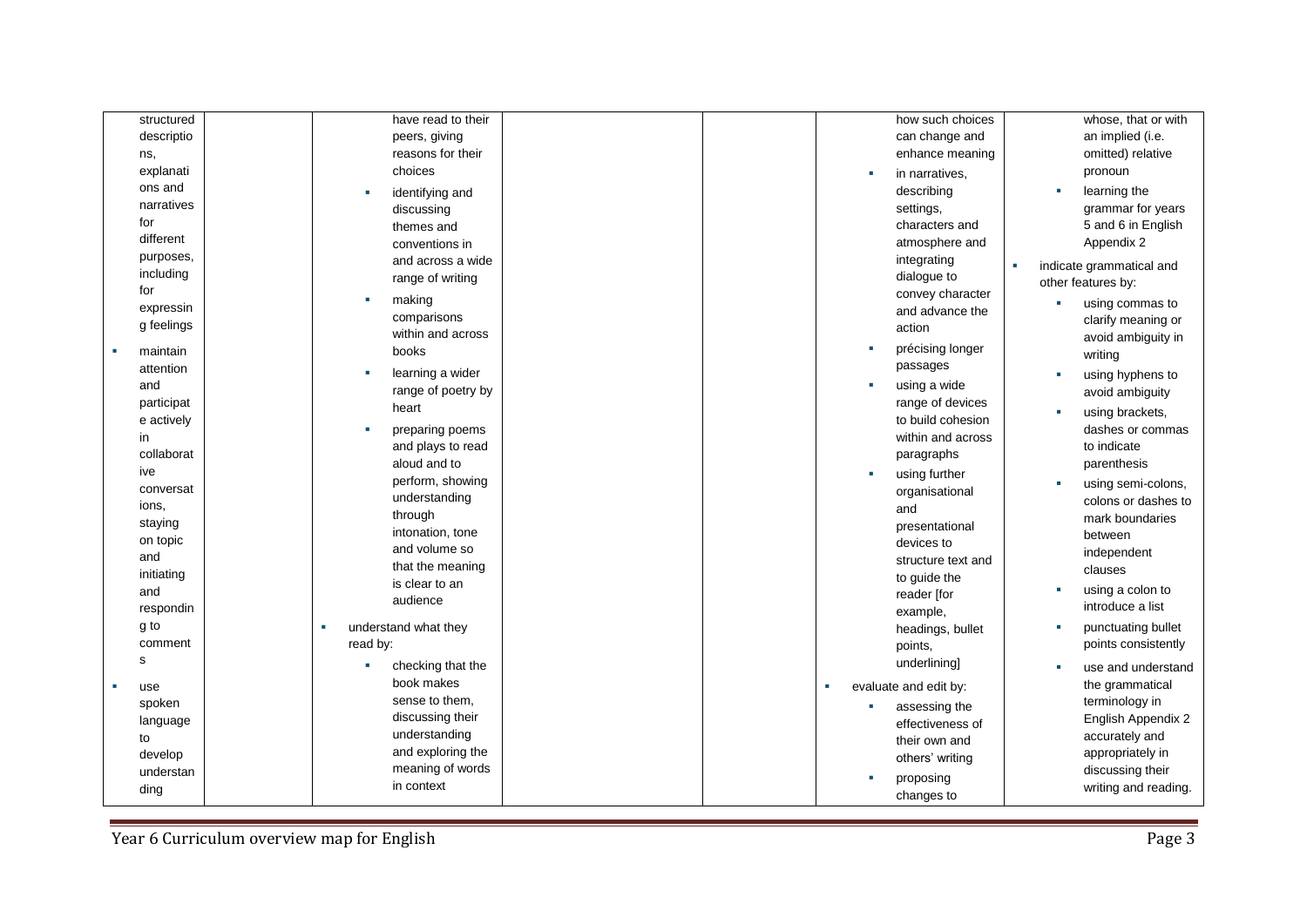| through     | asking questions<br>×     |  |            | vocabulary,        |  |
|-------------|---------------------------|--|------------|--------------------|--|
| speculatin  | to improve their          |  |            | grammar and        |  |
| g,          | understanding             |  |            | punctuation to     |  |
| hypothesi   | drawing                   |  |            | enhance effects    |  |
| sing,       | inferences such           |  |            | and clarify        |  |
| imagining   | as inferring              |  |            | meaning            |  |
| and         | characters'               |  | ×          | ensuring the       |  |
| exploring   | feelings, thoughts        |  |            | consistent and     |  |
| ideas       |                           |  |            | correct use of     |  |
|             | and motives from          |  |            | tense throughout   |  |
| speak       | their actions, and        |  |            | a piece of writing |  |
| audibly     | justifying                |  |            |                    |  |
| and         | inferences with           |  | <b>STE</b> | ensuring correct   |  |
| fluently    | evidence                  |  |            | subject and verb   |  |
| with an     | predicting what           |  |            | agreement when     |  |
| increasin   | might happen              |  |            | using singular     |  |
| g           | from details              |  |            | and plural,        |  |
| command     | stated and implied        |  |            | distinguishing     |  |
| of          | summarising the<br>×      |  |            | between the        |  |
| Standard    | main ideas drawn          |  |            | language of        |  |
| English     | from more than            |  |            | speech and         |  |
| participat  | one paragraph,            |  |            | writing and        |  |
| e in        | identifying key           |  |            | choosing the       |  |
| discussio   | details that              |  |            | appropriate        |  |
| ns,         | support the main          |  |            | register           |  |
| presentati  | ideas                     |  |            | proof-read for     |  |
| ons,        | identifying how<br>٠      |  |            | spelling and       |  |
| performa    | language,                 |  |            | punctuation        |  |
| nces, role  | structure and             |  |            | errors             |  |
| play,       | presentation              |  |            |                    |  |
| improvisa   | contribute to             |  |            | perform their own  |  |
| tions and   | meaning                   |  |            | compositions,      |  |
| debates     |                           |  |            | using appropriate  |  |
|             | discuss and evaluate how  |  |            | intonation,        |  |
| gain,       | authors use language,     |  |            | volume, and        |  |
| maintain    | including figurative      |  |            | movement so that   |  |
| and         | language, considering the |  |            | meaning is clear.  |  |
| monitor     | impact on the reader      |  |            |                    |  |
| the         |                           |  |            |                    |  |
| interest of | distinguish between       |  |            |                    |  |
| the         | statements of fact and    |  |            |                    |  |

Year 6 Curriculum overview map for English Page